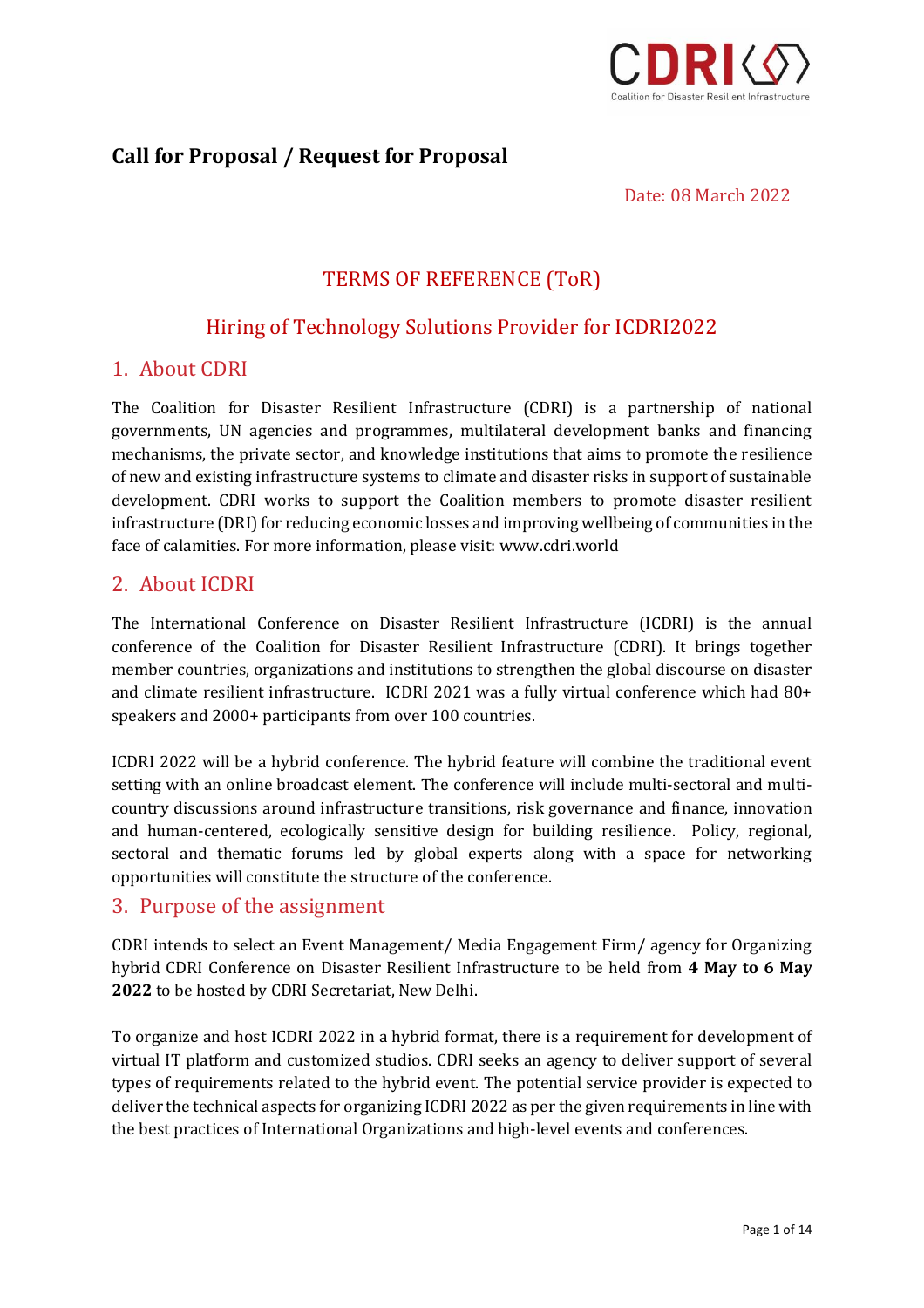

# 4. Submission of proposals

Agency should submit technical proposal and financial proposal for the ToR as mentioned in Annexure 1. Proposals should be prepared with scanned copies of all necessary documents and converted into separate PDF files – each having different passwords. File must be named as.

- [Agency name] Technical Proposal (PASSWORD protected file)
- [Agency name] Financial Proposal (Name of Assignment) (PASSWORD protected file)

b) Technical Proposal: In the technical proposal, agencies are required to provide scanned copies of all the document as per the instruction provided in the RFQ document along with scanned copies of supporting documents.

c) Financial Proposal: In the financial proposal, agencies are required to provide Signed and Stamped scanned copy of their financial proposal strictly according to Annexure IV, without any cutting or overwriting.

d) THE PROPOSAL IS TO BE SUBMITTED through EMAIL to [**tender.projects@cdri.world**] on or before **22 March 2022 by 6:30 PM IST** with subject line: "PROPOSAL SUBMISSION FOR "Selection of Technical Service Provider for Organizing Hybrid ICDRI 2022" [your agency name]".

Submission of proposal may be confirmed over phone with Mr. Deepak Rawat, Manager-Procurement, CDRIS (Ph: 011 40445999). Proposals received later than this deadline are liable for rejection.

e) The email should include all the password-protected-PDF files listed above as attachment. Only one email should be sent by each agency for the specified service. Multiple emails may lead to disqualification of bidder.

f) PASSWORD: Password FOR FINANCIAL PROPOSAL MUST NOT BE SHARED ALONG WITH TECHNICAL PROPOSAL. Sharing of password for Financial Bid along with the bids, may lead to its rejection.

g) Use Times Roman Font for sending Password to ensure readability.

h) Password of the Financial proposal will be asked after the evaluation of the Technical proposal.

# 5. Qualifying Criteria

a) The agency should have a minimum of two (2) years of experience in organizing virtual and hybrid events.

b) The agency should have carried out at least five (5) similar projects of value not less than INR 50 lakhs for International Organizations/Corporate/Government/UN Bodies/Public Sector Undertakings.

c) The agency should not have been blacklisted by any Government, Quasi Government Department, or any other organization. An undertaking to this effect shall be submitted by the agencies.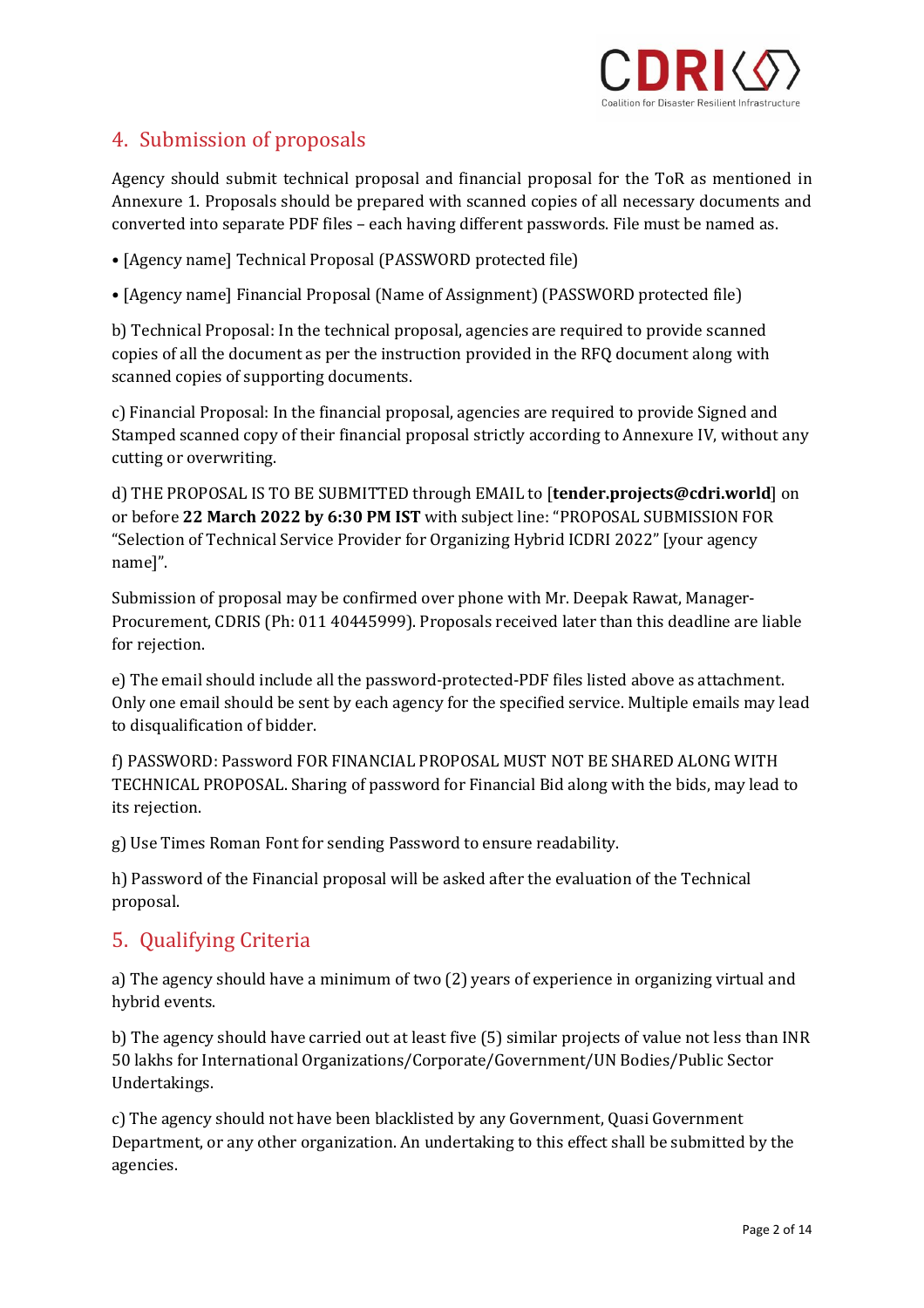

d) Proof of all above eligibility criteria should be submitted with the proposal.

# 6. Proposal Requirements

## **Key Submission (eligibility):**

**1. Organization Details:** Proposals having valid documents will be technically qualified and considered for technical presentation. In the absence of supporting documents, the offers shall be rejected.

| <b>S. No.</b>  | <b>Details</b>                                                                                                                                                                                                                              | Document required to be<br>submitted (to be attached)                 |  |  |
|----------------|---------------------------------------------------------------------------------------------------------------------------------------------------------------------------------------------------------------------------------------------|-----------------------------------------------------------------------|--|--|
| 1              | Name of the Firm/Agency, with<br>address                                                                                                                                                                                                    |                                                                       |  |  |
| $\overline{2}$ | Year of establishment of the Firm                                                                                                                                                                                                           |                                                                       |  |  |
| 3              | Valid Registration of Firm. Please<br>attach Copy of the Registration<br>Certificates.                                                                                                                                                      | <b>Agency Registration</b><br>Certificate                             |  |  |
| 4              | Income tax returns details                                                                                                                                                                                                                  | Copy of PAN card                                                      |  |  |
| 5              | GST registration details to be<br>submitted (if applicable)                                                                                                                                                                                 | <b>GST Registration certificate</b>                                   |  |  |
| 6              | Any other important information<br>which the agency may like to<br>submit in support of their technical<br>competence                                                                                                                       |                                                                       |  |  |
| 7              | The agency should not be under a<br>declaration of ineligibility for<br>corrupt and fraudulent practices<br>nor should have been blacklisted<br>by any Govt. or Govt. undertaking<br>organizations at the time of<br>submission of the bid. | Self-declaration certificate<br>signed by the authorized<br>signatory |  |  |

Details should be furnished in the following format:

### **2. Relevant Project Experience:**

i) Description of at least two (2) events of similar nature, of value not less than INR 50 lakhs during the last 1 year, in the format provided in Annexure II.

ii)Description of at least two (2) events of major projects in hand of similar nature to be provided as per format in Annexure III.

iii) Work Order/ Letter of Appointment (LOA)/ Contract/Agreement/ Letter of Completion from Authority needs to be attached with each project listed above.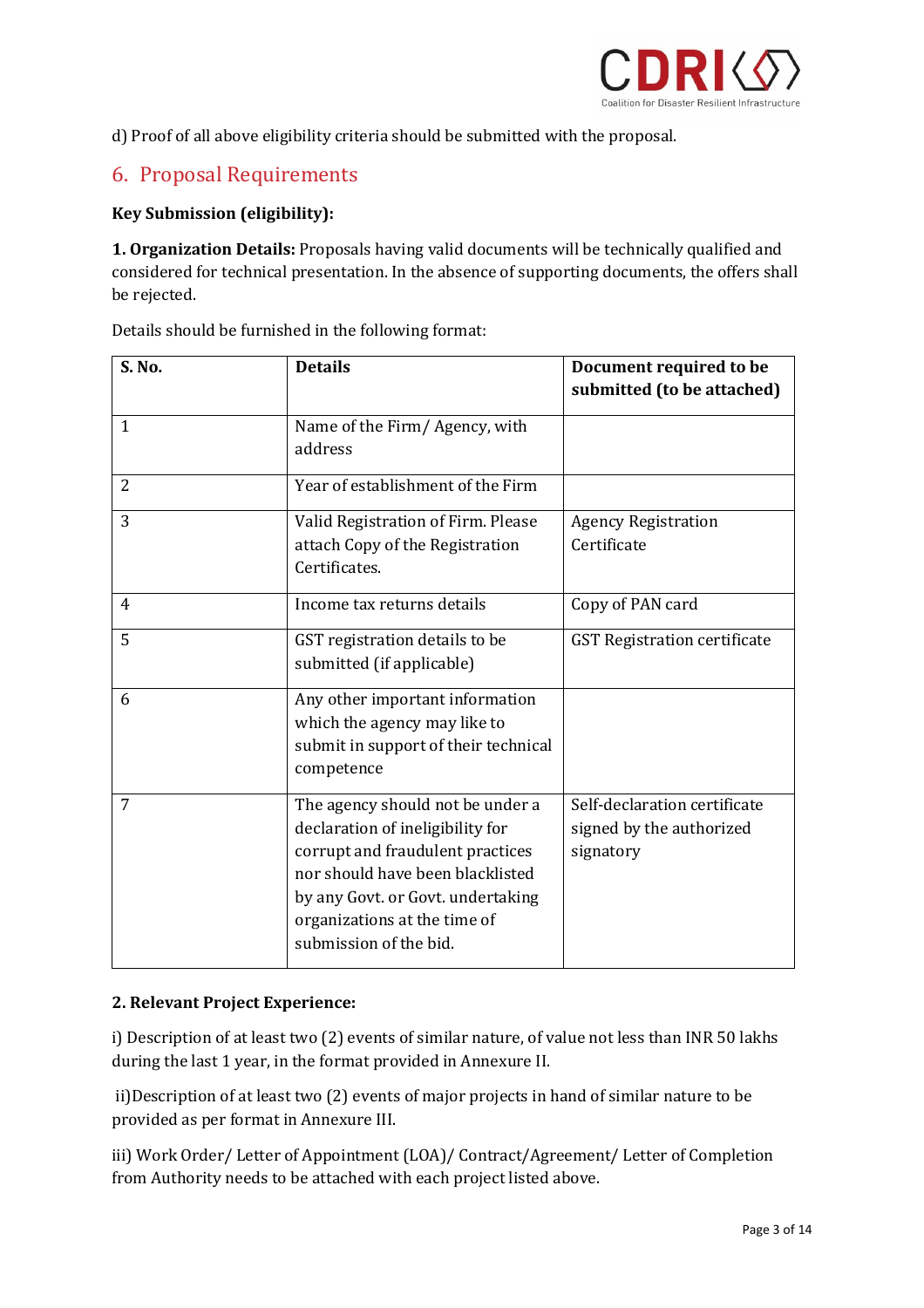

## **3. Technical Submission:**

i) A project proposal document on the overview of the project approach. The presentation should cover overall concept with design thought process. The document should contain the overall approach towards the project.

ii) Provide a project schedule anticipated for the project covering pre-execution and execution stages of the project.

**4. Financial Proposal:** Agencies shall quote an all-inclusive lumpsum price covering all aspects. The proposal should also mention the break-up of the cost as per the design proposal. No additional payment in any form shall be made to the agency. All payment shall be subject to tax deduction at source.

# 7. Award of contract

## **1. Preliminary Scrutiny Based on Eligibility Criteria**

i) The agency must quote for all the services mentioned under Annexure 1 Scope of work. An agency will be selected under QCBS method and procedures described in this RFQ.

ii) Preliminary scrutiny of the proposal will be made to determine whether they are complete, whether the uploaded documents have been properly signed and whether the proposals are generally in order. Proposals not conforming to such preliminary requirements are liable for rejection.

iii) Responsiveness of the proposals shall be determined based on the and supporting documentary evidence and shall not be determined by extrinsic evidence.

### **2. Evaluation Process**

Proposals will be evaluated and ranked by committee according to the conditions described in the evaluation criteria below supported by documentary evidence. Proposals will first be evaluated from a technical standpoint. Those proposals that are technically acceptable shall then be evaluated in terms of cost.

| <b>Criteria for Technical Scores</b>                                                                                        | <b>Points</b>                  |
|-----------------------------------------------------------------------------------------------------------------------------|--------------------------------|
| Agency background                                                                                                           | 20                             |
| Experience of similar work for International<br>Organizations/Corporate/ Government/UN Bodies/Public<br>Sector Undertakings | 40 (8 points for each project) |
| Project design (overall concept with design thought<br>process)                                                             | 40                             |
| <b>Total Technical Score (TT)</b>                                                                                           | 100                            |

#### **3. Financial Scores**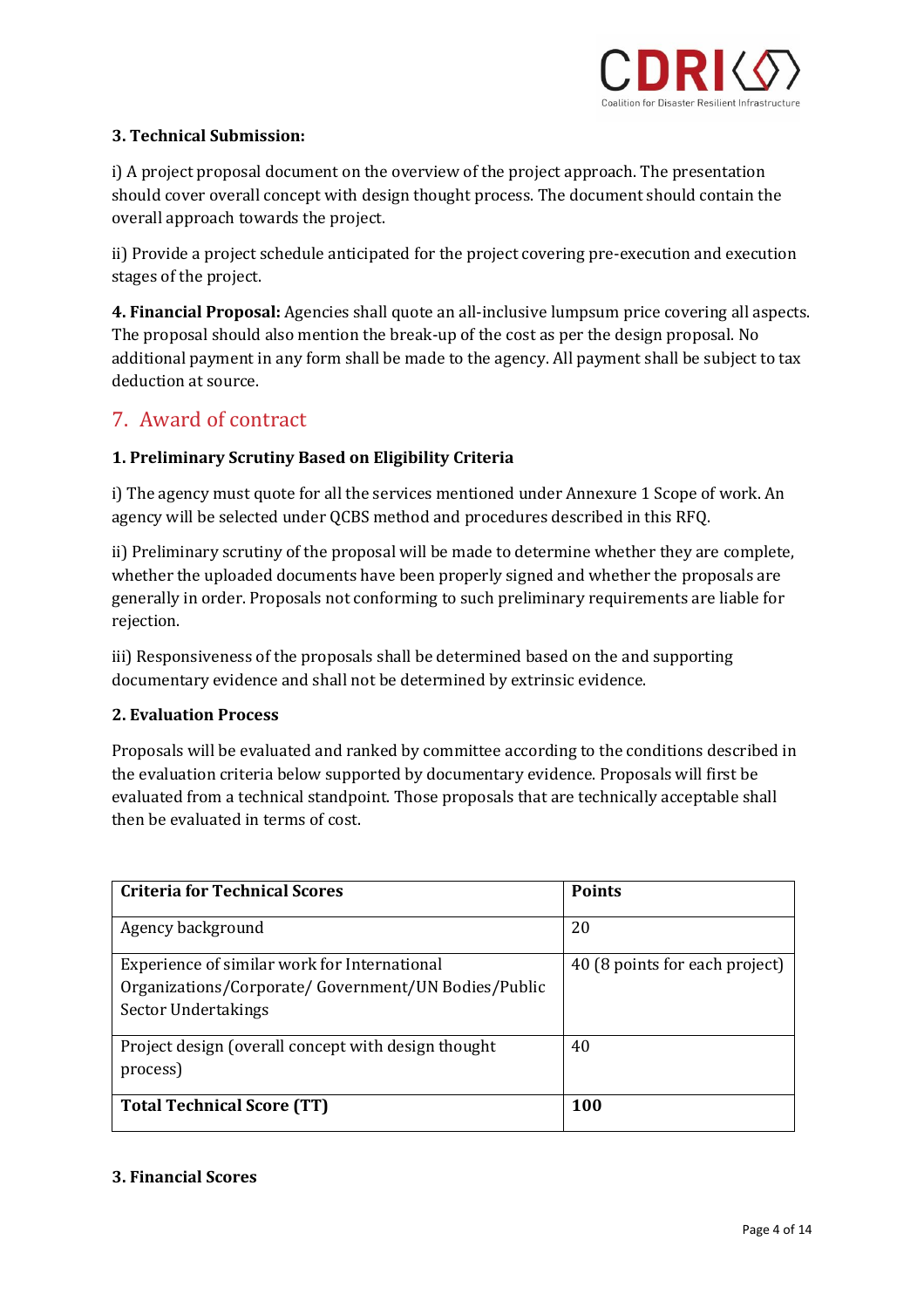

Financial evaluation will be conducted among the firms with Technical scores of greater than or equal to 80%.

Those who fail to secure minimum points (less than 80%) will have their financial proposals filed or destroyed unopened and therefore not considered in the next stage of evaluation. The evaluation committee will determine if the financial proposals are complete and without computational errors. After initial review for reasonableness of costs to complete the assignment, points will be assigned

**Maximum Score on Financial Proposal (PP): 100 points** to the technically qualified lowest agency. Other qualified agencies shall be assigned financial score on percentile basis.

80 % weightage will be awarded for Technical Proposal and 20 % weightage will be awarded for Financial Proposal.

Composite Score  $(S) = Ts * 0.80 + Fn * 0.20TT + PP = Higher Points$ 

The agency with the highest Composite Score (S) would be considered for award of contract and will be called for negotiations, if required.

# 8. Terms and Conditions of the Contract

1. Proposal Evaluation: Bidders are requested to quote their Financial Proposal as per terms of this RFQ (See Annexure IV). Applicable taxes should be shown separately.

2. The proposals will be selected based on QCBS method. Financial bids of only those bidders will be opened who are found to be substantially responsive and have qualified in the Technical Evaluation criteria. After opening of financial bids, QCBS system shall be applied to determine the preferred bidder and be eligible for award of the contract.

3. Financial proposals / prices / rates other than the format provided or elsewhere in the Proposal Document are liable for rejection by CDRI.

4. Under financial proposal, in case of discrepancy between words and figures, the rates quoted in words shall be treated as final.

5. In the copies of supply order/ contract/ agreement/ experience certificate submitted by the agency, if the currency is other than Indian Rupees, the value of work in Indian Rupees shall be determined by using the exchange rate declared by Reserve Bank of India as on the last date of submission of technical/ commercial bids and the eligibility of the bidder shall be determined accordingly.

6. If more than one agency happens to score equal composite rating, CDRI reserves the right

to award the contract to any of the bidder or split the order and award the contract to more than one bidder, at its own discretion.

7. CDRIS is not bound to accept the lowest quotation and/or assign any reasons for rejecting any or all the bids.

8. The selection committee will determine whether the Financial Proposals are complete, qualified, and unconditional. The cost indicated in the Financial Proposal shall be deemed as final and reflecting the total cost of services.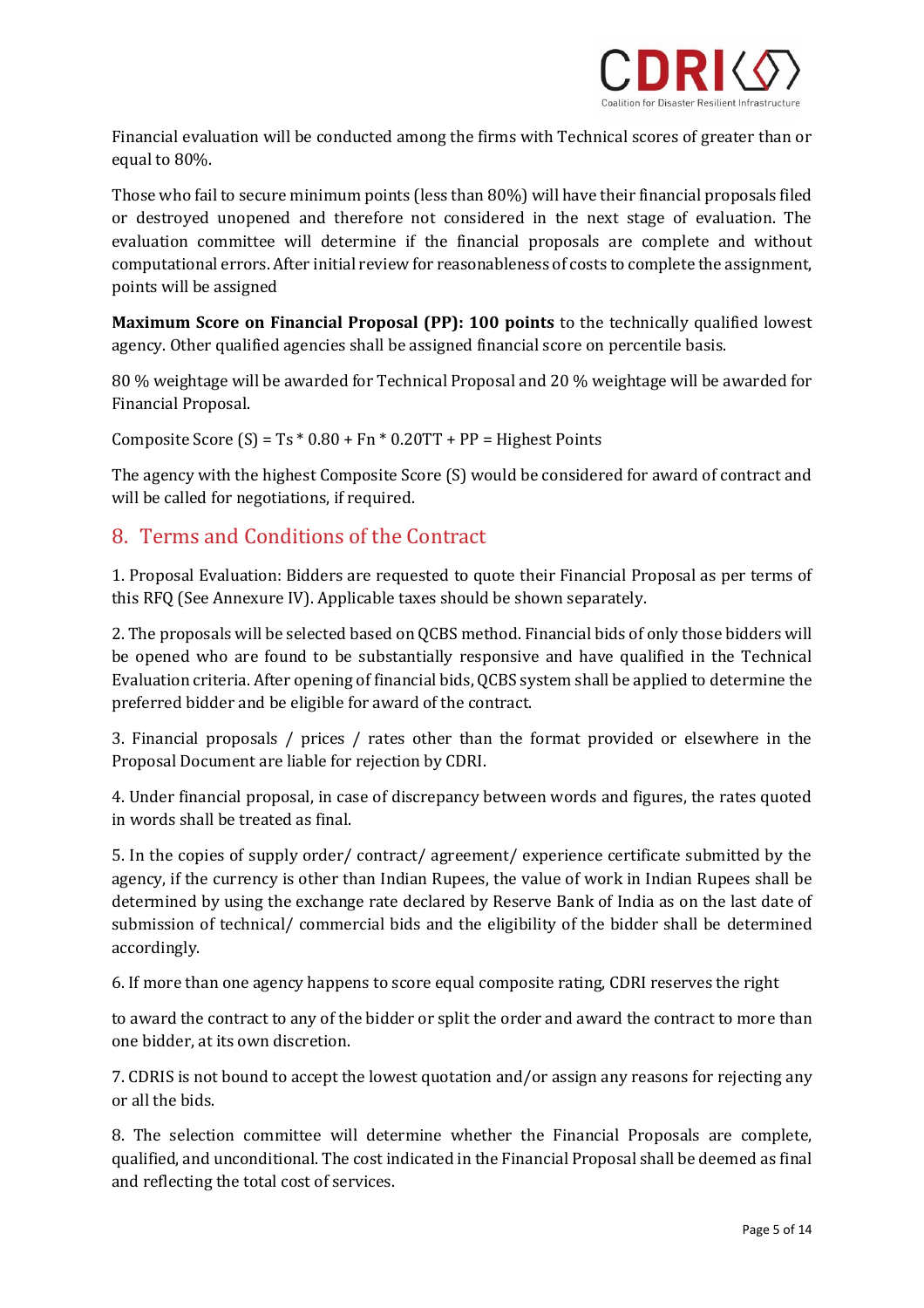

9. Right of the Office to Accept or Reject the Bids: CDRIS, New Delhi reserves the right to select and negotiate with those agencies it determines, in its sole discretion, to be qualified for competitive proposals and to terminate negotiations without incurring any liability.

CDRIS also reserves the right to accept/reject any or all the proposals received without assigning any reason whatsoever.

#### 10. Termination:

i) Notwithstanding anything contained hereinbefore to the contrary, the CDRIS, New Delhi shall have full power and authority to terminate this Agreement without assigning any reason by giving 30 days' clear notice in writing.

ii) CDRIS without any prejudice to its right against the agency in respect of any delay or otherwise or to any claims or damages in respect of any breaches of the contracts and without prejudice to any rights or remedies under any of the provisions of this contract, may terminate the contract by giving one month's notice in writing to the agency.

iii) In the event of termination as per clause ii) above, the firm shall be liable to refund the full fees paid to it, if any, over and above what is due in terms of this agreement on the date of termination and CDRIS may make full use of all or any of the set-up prepared by the agency.

iv) Termination of the Contract by the firm shall be subject to levy of a suitable compensation by the CDRIS, quantum of which shall be decided by the Competent Authority of CDRI up to a maximum of the security deposit.

11. Period of Contract: The contract shall be for a period of three (3) months from the date of signing agreement.

12. RFQ not an Offer: This RFQ is merely an invitation for submission of proposals and not an offer to Contract. This RFQ does not in any way legally obligate CDRIS to accept any of the submitted proposals in whole or in part, nor to select the lowest priced proposal.

13. False Statements in Proposal: At any time, if CDRIS determines any false statements in the submitted proposal, CDRIS may at its own discretion reject the proposal without any further consideration.

14. Reserved Rights: CDRIS solely reserves the right to disqualify any offer, waive off any deviations by offerors, extend the time for submission of proposals and terminate or modify the RFQ process at any time.

15. Offer Verification: CDRIS may contact agencies to confirm contact person, address, proposal amount and to confirm that the bid was submitted for this solicitation.

16. Agency Subordinate Staff and their Conduct: If and whenever any of the Agency/Contractor's employee shall be found guilty of any misconduct, or be incompetent, or insufficiently qualified, or negligent in the performance of its duties, or that it is undesirable for administrative or any other reason for such person(s) to be employed in the works, the Agency if so directed by the competent authority, shall remove such person(s) from CDRIS.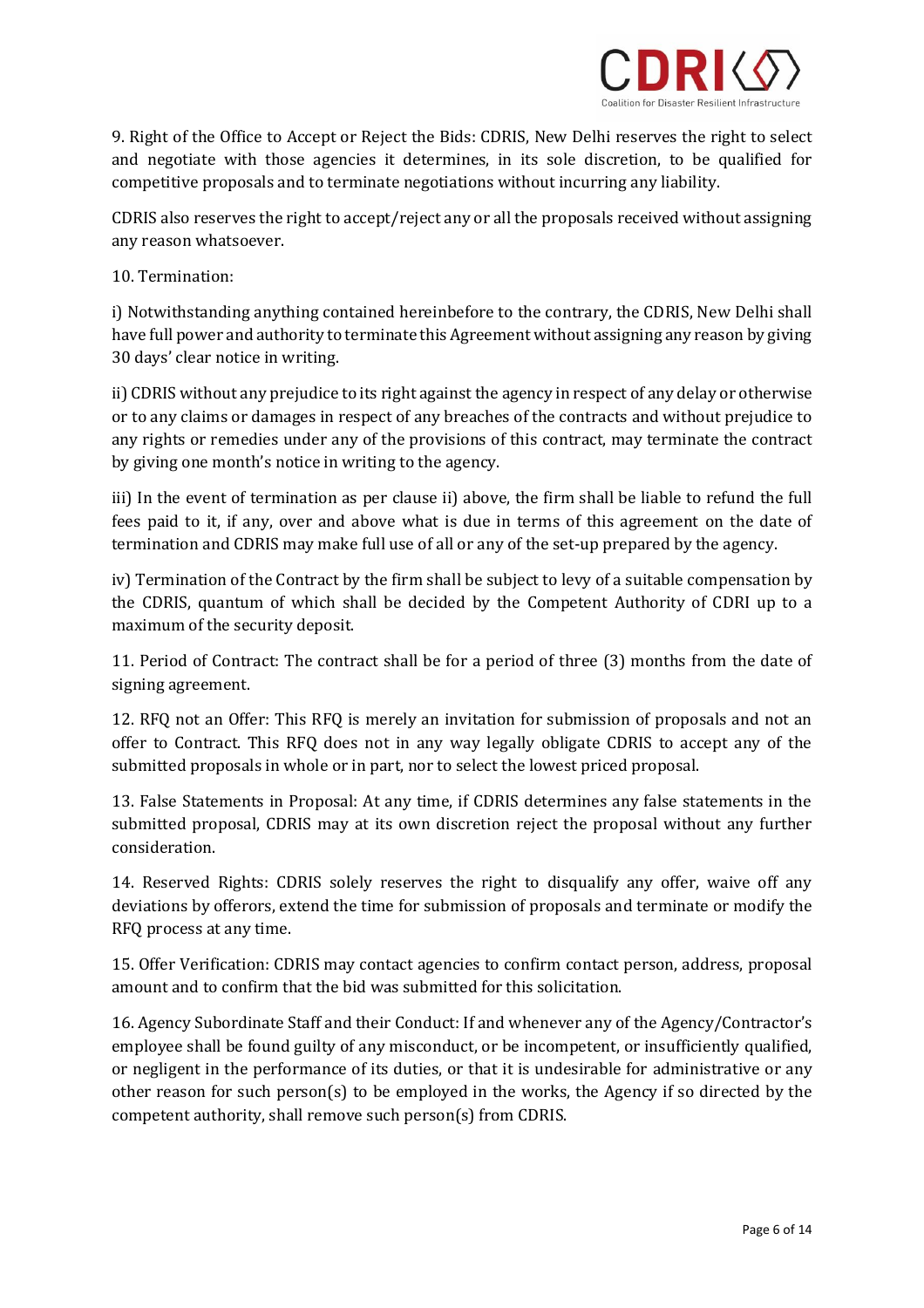

17. The firm shall not make any deviation, alteration, addition to or omission from the work shown and described in the contracts documents except without first obtaining the written consent of the CDRI.

18. Payment: The agency shall submit an invoice with supporting documents. Payment will be made to the agency through Bank Transfer/Cheque.

19. With mutual consent between the CDRIS and the agency, any other clauses can be included while executing the Contract.

20. Indemnification: The hired agency shall be responsible for fulfilling the requirements of all statutory provisions of relevant enactments and keep CDRIS indemnified for any action brought against it for any violation/noncompliance of any of the provisions of any of the relevant acts etc. The Agency/Contractor will abide by all the rules and regulations of the relevant laws and rules framed there under and maintain all the Registers and display notices as required under the above-mentioned rules and regulations. CDRIS or its authorized representative shall be entitled to inspect all such records at any time.

21. Taxes, Duties and Levies: All taxes, duties, levies etc. imposed by the State, Central Government and Local Bodies in connection with this contract in force at the time of Submission of BIDs shall be borne by the Agency/Contractor. The selected Agency/Contractor (Contractor) will have to pay taxes/income tax on contract amount as applicable. If any additional rates/taxes/income tax has to be paid, that shall be borne by the Agency/Contractor, otherwise it shall be deductible from its payments.

22. Force majeure: Force Majeure is herein defined as any cause, which is beyond the control of the selected bidder or CDRIS as the case may be which they could not foresee or with a reasonable amount of diligence could not have foreseen and which substantially affect the performance of the contract, such as:

- Natural phenomenon, including but not limited to floods, droughts, earthquakes, and epidemics.
- Acts of any government, including but not limited to war, declared or undeclared priorities, quarantines and embargos
- Terrorist attack, public unrest in work area provided either party shall within 10 days from occurrence of such a cause, notifies the other in writing of such causes

23. The bidder or CDRIS shall not be liable for delay in performing its obligations resulting from any force majeure cause as referred to and/or defined above. Any delay beyond 30 days may lead to termination of contract by parties on mutual agreement. In case of termination

all obligations expressed quantitatively shall be calculated as on the date of termination. Notwithstanding this, provisions relating to indemnity, confidentiality survive termination of the contract.

24. Jurisdiction: The disputes, legal matters, court matters, if any shall be subject to Delhi jurisdiction only.

#### **ANNEXURE I SCOPE OF WORK**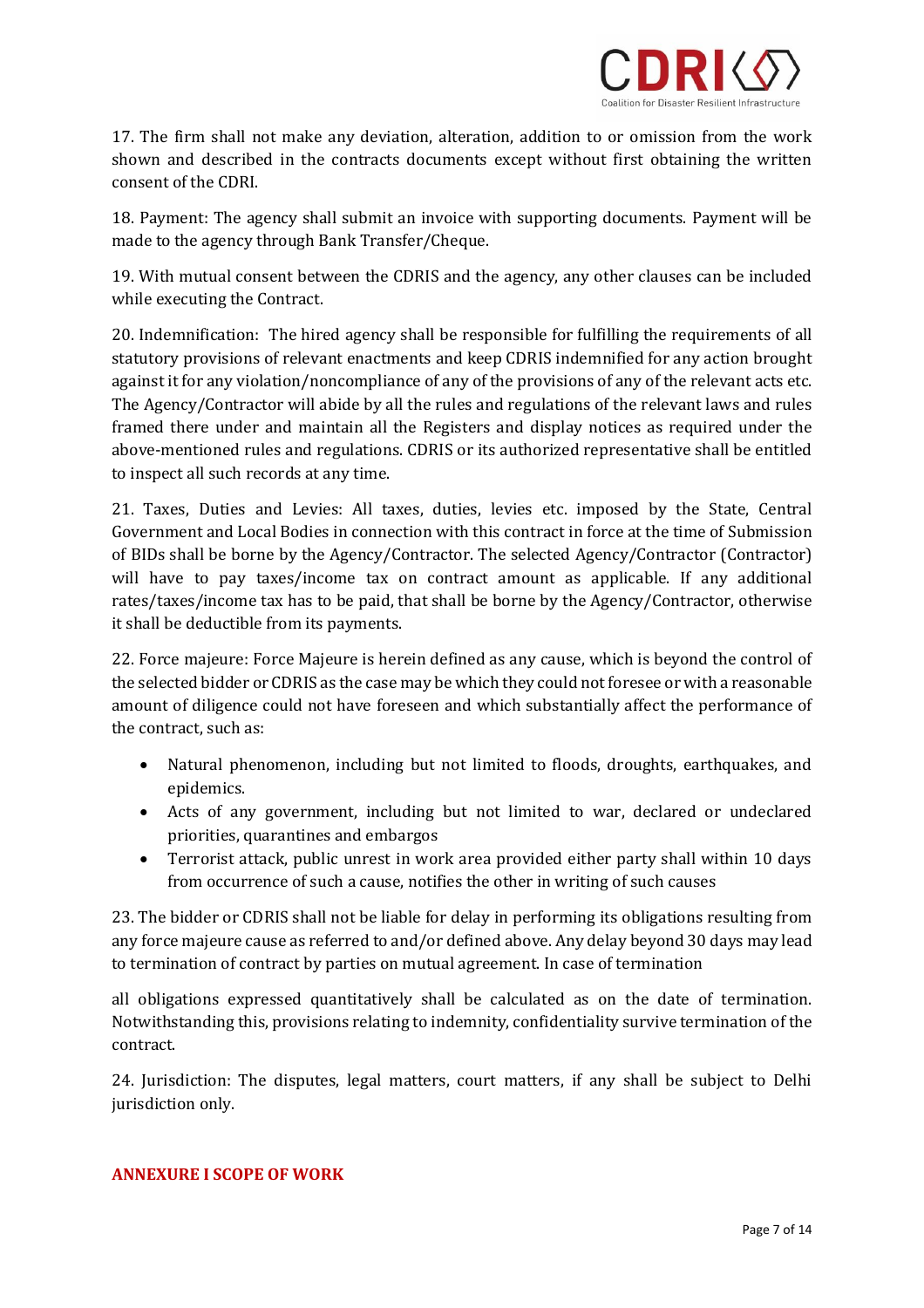

| OVERVIEW             | Live Streaming, Hybrid Conference Management and IT  |  |  |  |  |
|----------------------|------------------------------------------------------|--|--|--|--|
|                      | Support for the International Conference on Disaster |  |  |  |  |
|                      | Resilient (ICDRI)                                    |  |  |  |  |
|                      |                                                      |  |  |  |  |
| LANGUAGE(S) REQUIRED | English                                              |  |  |  |  |
| <b>TRAVEL</b>        | None                                                 |  |  |  |  |

Terms of Reference for a Virtual Conference Management and IT Support for ICDRI

#### **OVERVIEW**

In line with the Coalition for Disaster Resilient Infrastructure (CDRI) Work Plan 2020 - 2022, CDRI is hosting a hybrid International Conference on Disaster Resilient Infrastructure (ICDRI). The purpose of this assignment is to provide overall technology and platform solutions to the hybrid conference, which will be held from 4 to 6 May 2022. The conference will be held in New Delhi (India).

#### **BACKGROUND & RATIONALE**

There are two critical logistical components. One component is the on-site location where the inhouse participants and presenters must be able to present audibly, connect to the virtual conference to engage with the online participants, and discuss with them via chat. The second component requires capacity of any participant in the world to be able to see and hear presentations projected from the on-site location without needing to download or install any new software on their computer or phone, or to have the ability to join the conference via call-in line at no additional charge to them.

#### **PURPOSE**

To organize and host ICDRI 2022 in a hybrid format, there is a requirement for development of virtual IT platform and customized studios. CDRI seeks a service provider to support the execution of the hybrid event. The potential service provider is expected to deliver the technical aspects for organizing ICDRI 2022 as per the given requirements, in line with the best practices of International Organizations and other high-level events and conferences

#### **SCOPE of WORK**

The service provider will be responsible for all the activities/ services required for hosting and organizing a successful international conferences and events. The service provider is expected to handle end-to-end event management for all ICDRI 2022 in the hybrid mode.

The service provider is expected to deliver the following:

- 1. Development of virtual IT platform: Providing and managing an interactive virtual IT platform that can integrate live streaming, polls, chats, networking, breakout rooms etc.
- 2. Features of the virtual IT platform: The virtual IT platform is expected (but not limited) to have the following features and facilities: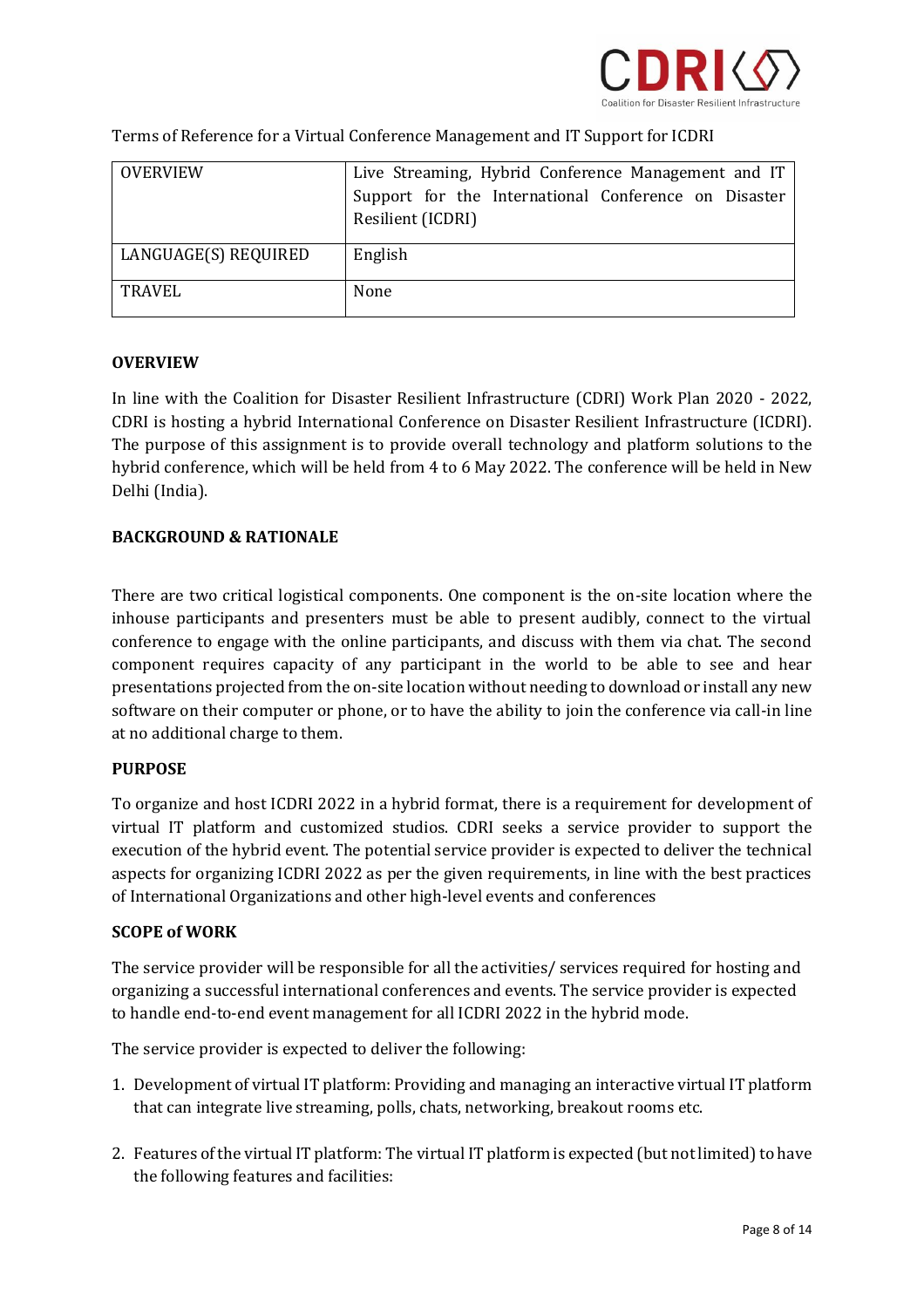

- A stable 3D platform that can host over 1,000 participants (free of cost), per session, with no need to download or install additional software on computer or mobile device; participant schedule and management apps would be optional;
- The platform should have a dedicated mobile application (in addition to the web version) for Android and iOS;
- Platform allows participants to chat directly with each other or in small groups, see PowerPoint presentations and video, play video within the platform, mute the audience and run polls;
- Platform will display presenter name during the sessions and hashtags on screens during Q&A and discussions;
- Moderated chat box with admin access to CDRI staff or selected partner. Ability to run multiple parallel sessions at the same time;
- There should be a mechanism for users to submit their feedback for the session at the end of each session and the same should be done for post-conference;
- The platform should allow exchange of information in a highly secure environment and all activities must have an audit-trail with high performance. The security features should be at global standards and be appropriately defined;
- The virtual platform should have an interactive integrated virtual exhibition space that would allow exhibitors to showcase their products and solutions;
- Provide a chat transcript to CDRI
- Provide the user analytics (demographics, time spent etc.) of the platform.
- 3. Preregister participants using an event management platform:
	- Provide a branded page to preregister for the conference;
	- Collect basic information about the participants, including name and title, designation gender, organization, organization type, location, sector, profession, specific subject matter expertise;
	- Provide the ability for CDRI to view advance registrants and demographics; and
	- Provide the ability for CDRI to contact/ send reminders to those who are registered in advance.
	- Handover the database of registration to CDRI secretariat once the conference is over.

4. Livestream the virtual conference:

- Setup the livestreaming on YouTube and other platforms (as required);
- Record presenters remotely prior to the event and be prepared to play the recording if the presenter is unable to present live on the day of the conference; and
- Record all sessions on a digital platform with full access to the CDRI secretariat, in real time and after the event; share all final recordings of the individual sessions at the end of the day;
- Record the virtual conference using audio-visual equipment and supplementing what is not available (for example, display screen, wireless microphones, lighting, sound, video converters, and expendables such as additional cables, batteries, etc.);

5. Build customized studios: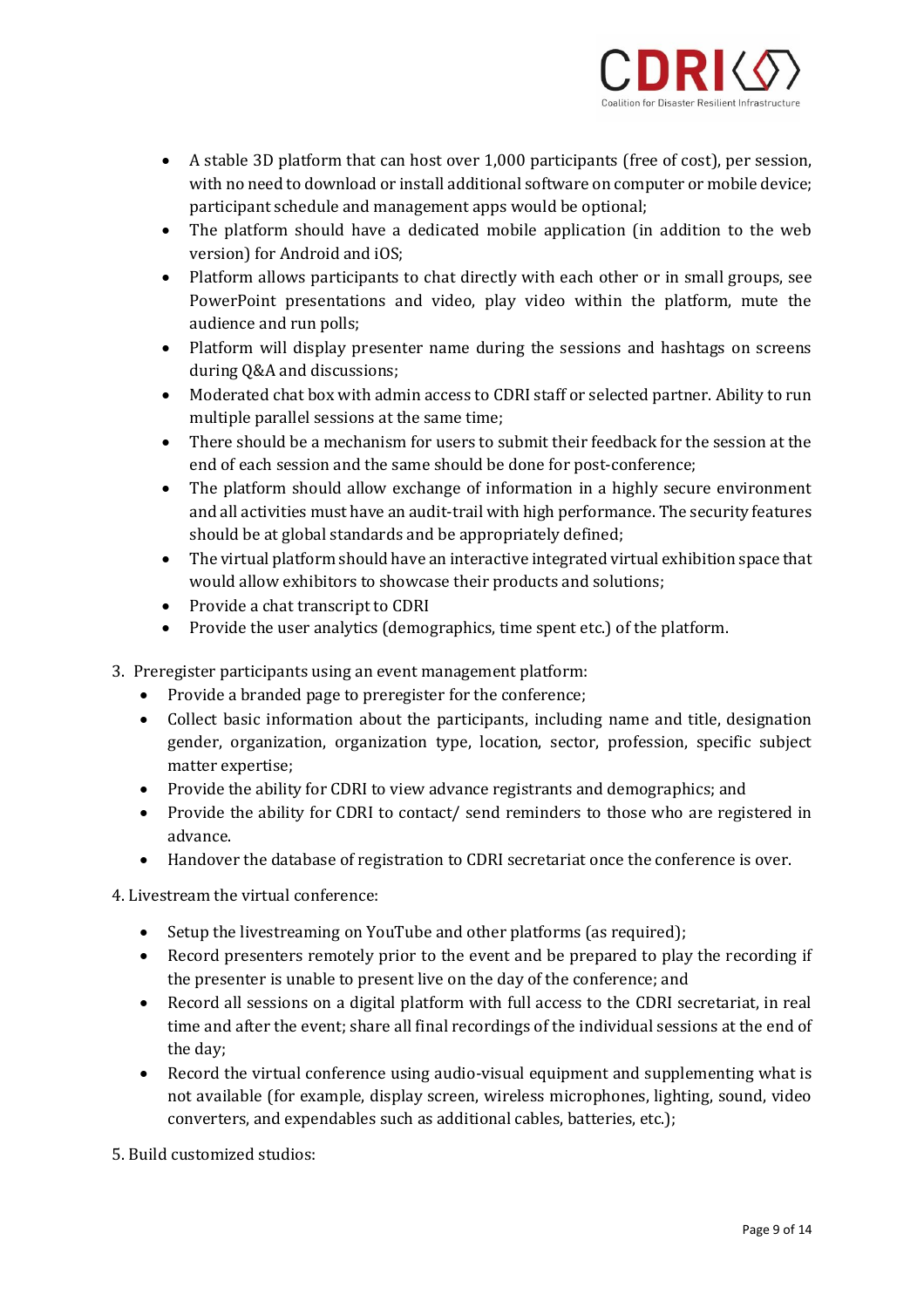

- Create two (2) studios at a pre-determined location with all the required equipment;
- The studio services should include full set design, visual screens, lighting, dedicated speaker lighting, branding, graphics, visuals and furniture;
- Provide AV equipment (cameras, audio, lights, green backdrop, crew, etc.) and software for video production into Zoom and live streaming in the studio setting

6. Platform management:

- Liaise with CDRI communications and ICDRI teams on content creation and edits to online platforms, including CDRI's websites;
- Create graphics for the platform and other assets (PowerPoint presentation templates etc.); Logistics aspect for the platform: upload and update agenda, speakers, session details, etc.
- Manage registration, etc.
- Send timely reminders for the conference, sessions etc. to registered users.

Additional Features/ Facilities:

- The service provider would prepare and send out an advisory to all the delegates and registered participants on how to join the meeting interface;
- Conduct at least two dry runs for each session with CDRI and partners to assess whether the platform meets the conference needs;
- Provide the user analytics (demographics, time spent etc.) of the platform.
- Provide a chat transcript to CDRI and to the poster authors;
- There should be a dedicated helpdesk or support pre, during and post the event. The service provider should provide attendee support and customer service pre, during and post event.

#### ICDRI Details:

- No of days: 3
- Event Duration: 12-16 hours per day
- Event attendees: 2000 to 3000 per day
- Virtual platform: 3D with mobile application,
- No of Tracks: 2 tracks
- No of Exhibits: Between 30-50.
- Event format: Hybrid. Live or pre-recorded. Around 20 25 sessions.
- No of speakers: Each session (6-8 speakers per session)

NOTE: All materials generated during the event will be the property of CDRI, with CDRI holding all intellectual property rights.

DUTY STATION: The agency will be based at their home office. The conference will be managed out of the CDRI Secretariat in Delhi, India. As possible, agency may be requested to be deployed to the CDRI Office during the event to maximize coordination.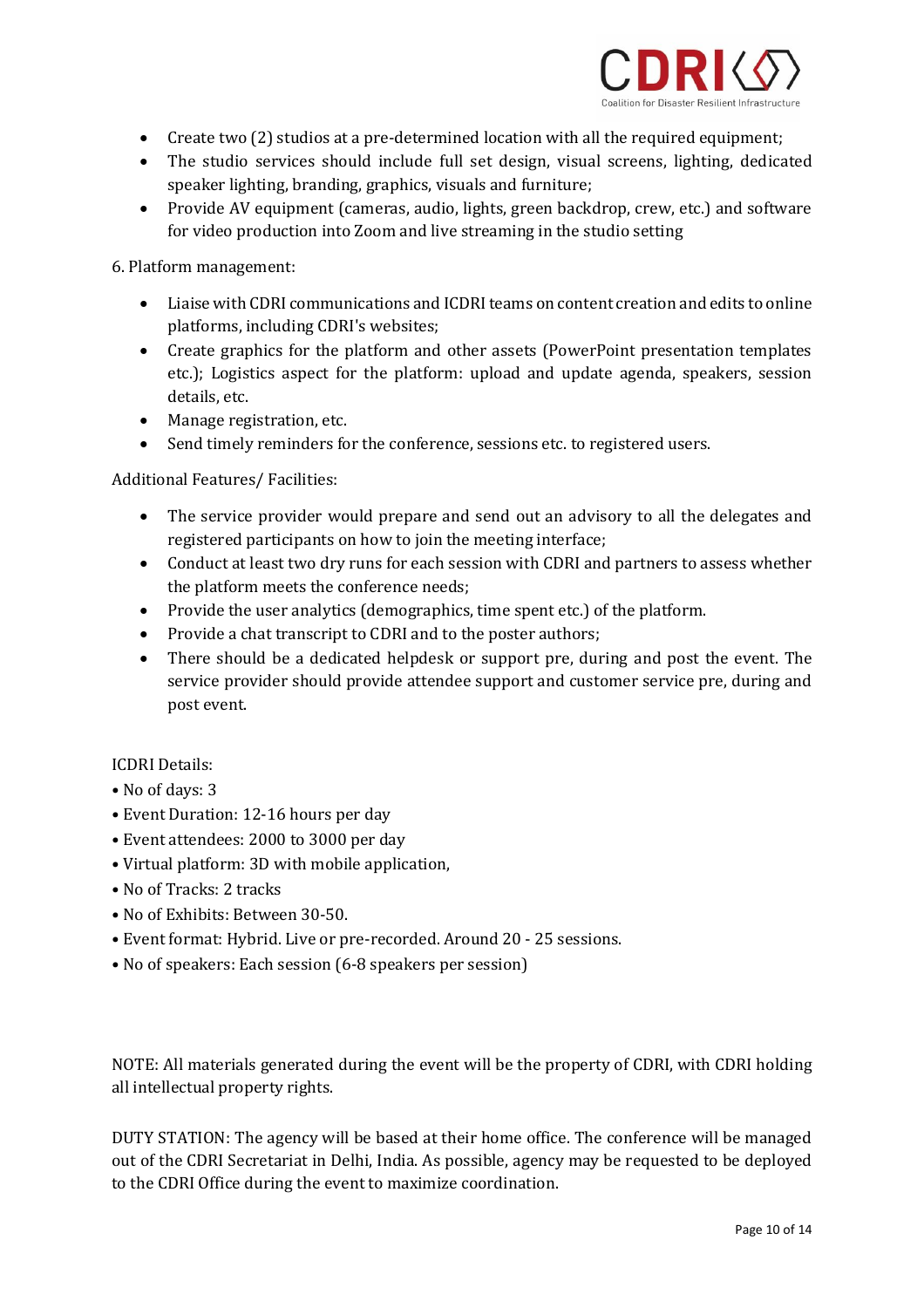

TIMEFRAME: The agency will be expected to provide intermittent inputs between 20 March 2022 and 30 June 2022 to complete the conference, or until the completion of the conference activities to the satisfaction of CDRI.

| Start date: 20 March 2022 End date: 30 June  | PERCENTAGE PAYMENT |
|----------------------------------------------|--------------------|
| <b>2022 DELIVERABLES</b>                     |                    |
| Platform for registration of participants    | 20%                |
| Studio setup and successful dry-runs of the  | 40%                |
| session                                      |                    |
| Successful event delivery                    | 30%                |
| Acceptance of final products by CDRI (final) | 10%                |
| payment, at the completion of the contract)  |                    |
| <b>TOTAL</b>                                 | 100%               |

### **KEY COMPETENCES, TECHNICAL BACKGROUND AND EXPERIENCE REQUIRED**

- Experience in livestreaming one or preferably more virtual conferences or hybrid events on a stable web platform;
- High quality of video and production; and
- A proven track record, including samples of work for internationally recognized organizations and UN agencies
- Ability to deploy consultants on short notice, if required by CDRI.

#### **PAYMENT**

Bills are to be submitted at each milestone for approval by CDRI, followed by electronic payment.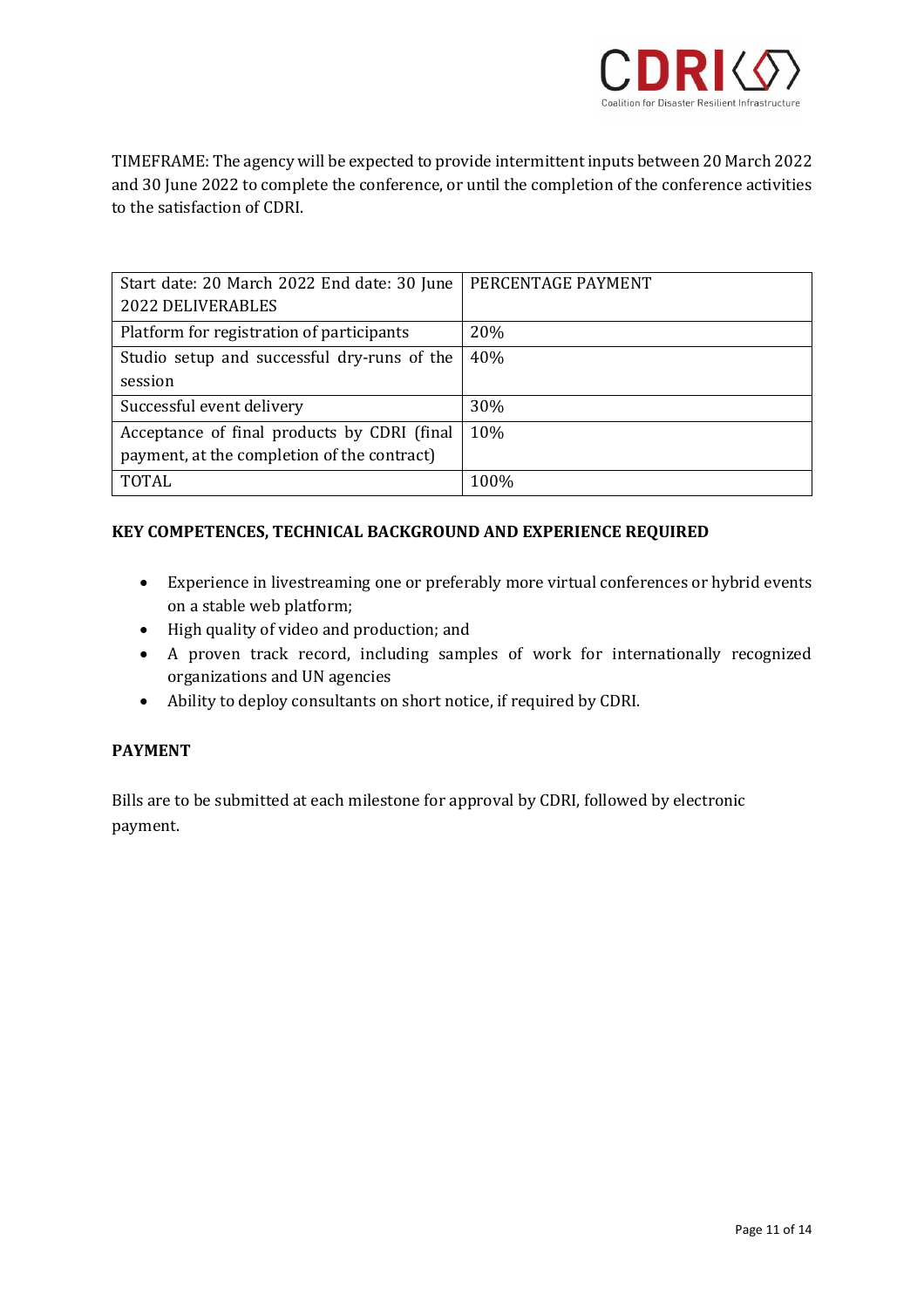

#### **ANNEXURE II**

Details of the works executed as per the criteria specified below. Each project listed is to be attached with Work Order/Letter of Appointment (LOA)/ Contract agreement/ Letter of Completion from authority.

| S. No. | Name    | of | Client       |           |        | Nature of Virtual              | Actual      | Project  |
|--------|---------|----|--------------|-----------|--------|--------------------------------|-------------|----------|
|        | Project |    | (Name)       | $of \mid$ |        | project (in $\vert$ conference | value<br>of | duration |
|        |         |    | organization |           | brief) | of event                       | project (in | (in      |
|        |         |    | with         |           |        |                                | INR Lakhs)  | months)  |
|        |         |    | address and  |           |        |                                |             |          |
|        |         |    | contact      |           |        |                                |             |          |
|        |         |    | detail       | of        |        |                                |             |          |
|        |         |    | nodal        |           |        |                                |             |          |
|        |         |    | person)      |           |        |                                |             |          |

### **ANNEXURE III**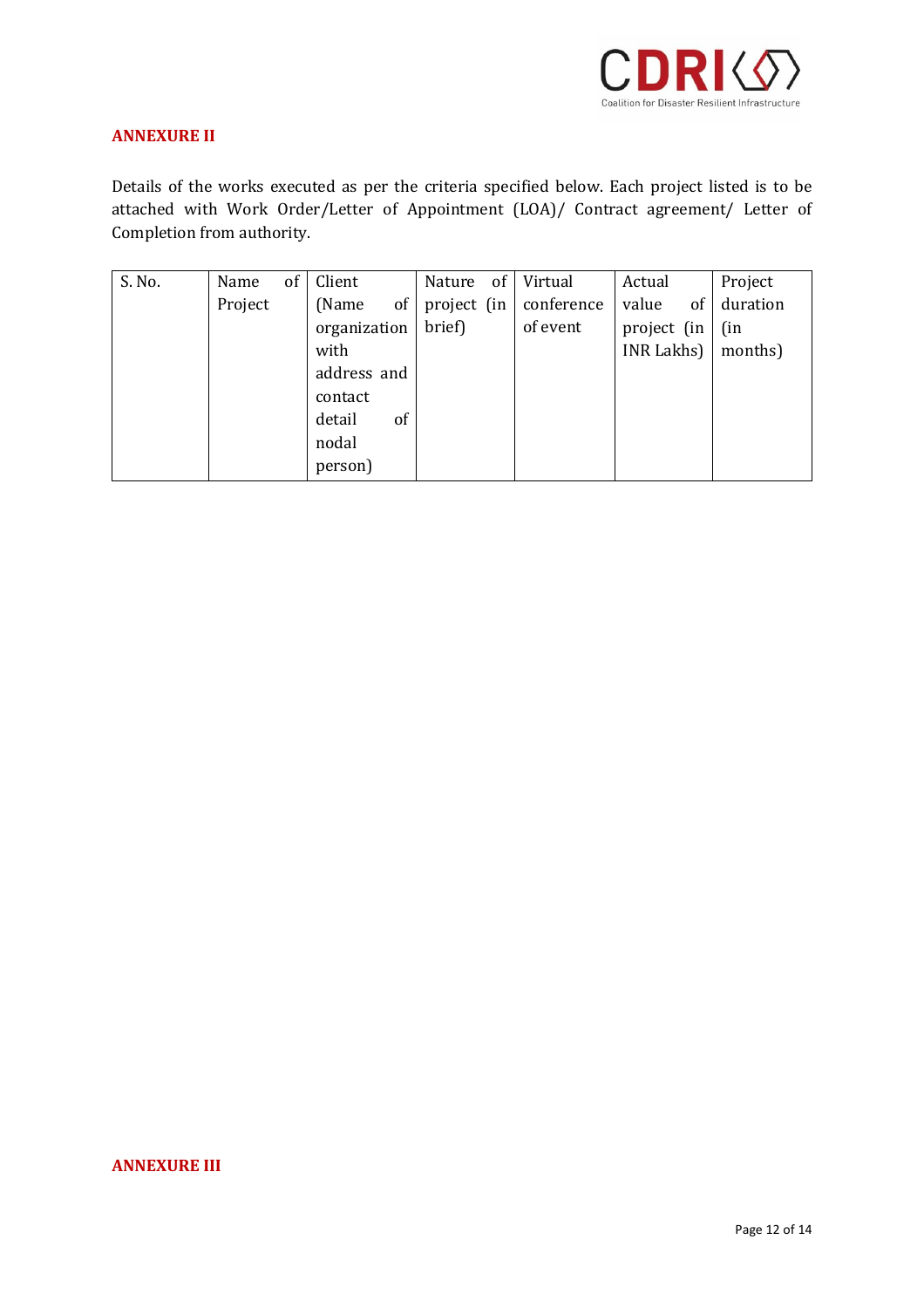

Details of the major works in hand as per the criteria specified below. Each project listed is to be attached with Work Order/ Letter of Appointment(LOA)/Contract agreement/Letter of Completion from authority.

| S.No. | Name of | Client       | Nature  | Virtual    | Actual       | Stipulated  | Remarks,           |
|-------|---------|--------------|---------|------------|--------------|-------------|--------------------|
|       | project | of<br>(Name  | of      | conference | value of $ $ | time<br>for | $\parallel$ if any |
|       |         | organization | project | of event   | project      | completion  |                    |
|       |         | with         | (in     |            | (in INR      |             |                    |
|       |         | address and  | brief)  |            | Lakhs)       |             |                    |
|       |         | contact      |         |            |              |             |                    |
|       |         | detail<br>of |         |            |              |             |                    |
|       |         | nodal        |         |            |              |             |                    |
|       |         | person)      |         |            |              |             |                    |

**ANNEXURE IV- Financial Proposal**